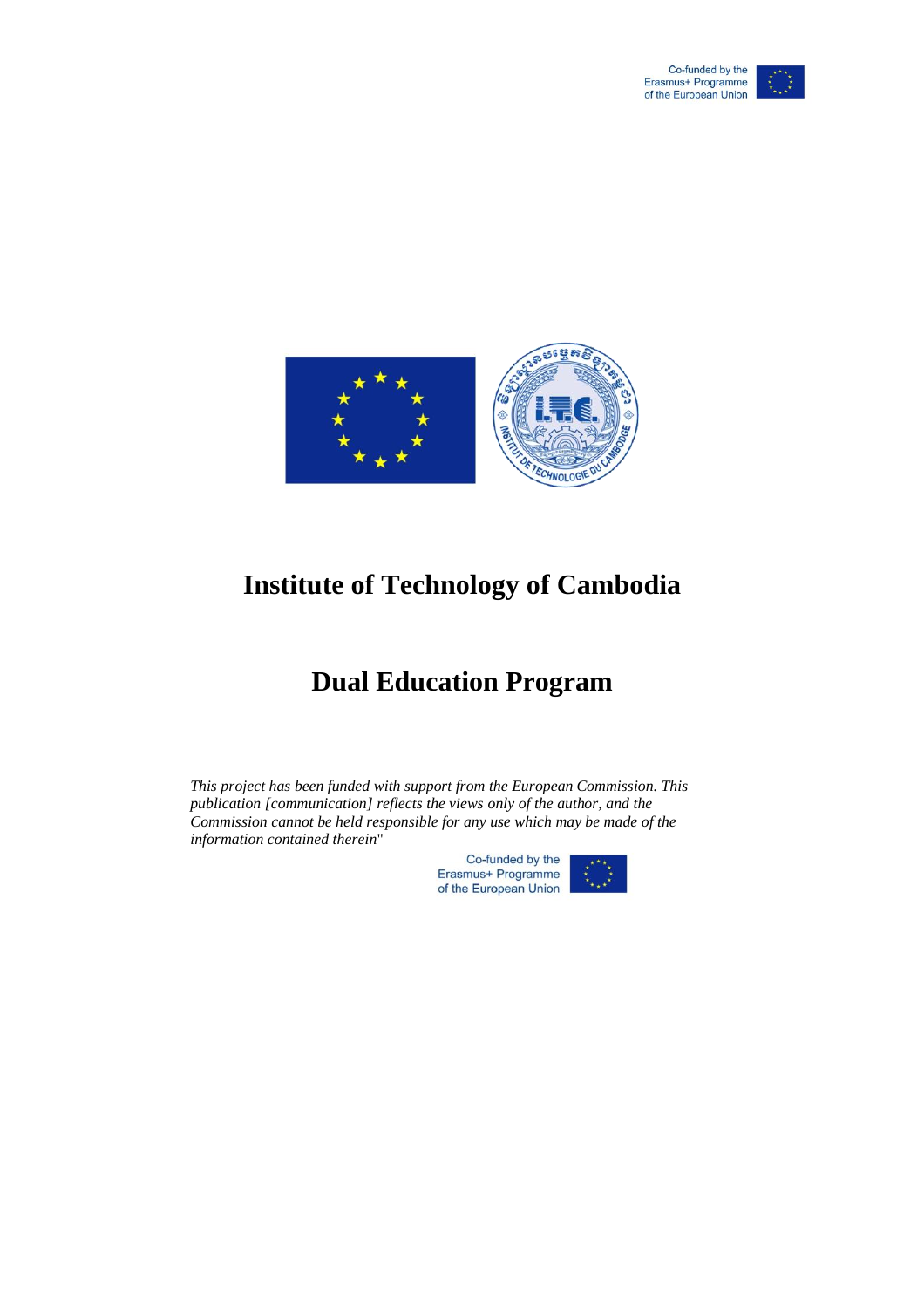

## **Dual Education Program on Master Program of Water and Environment**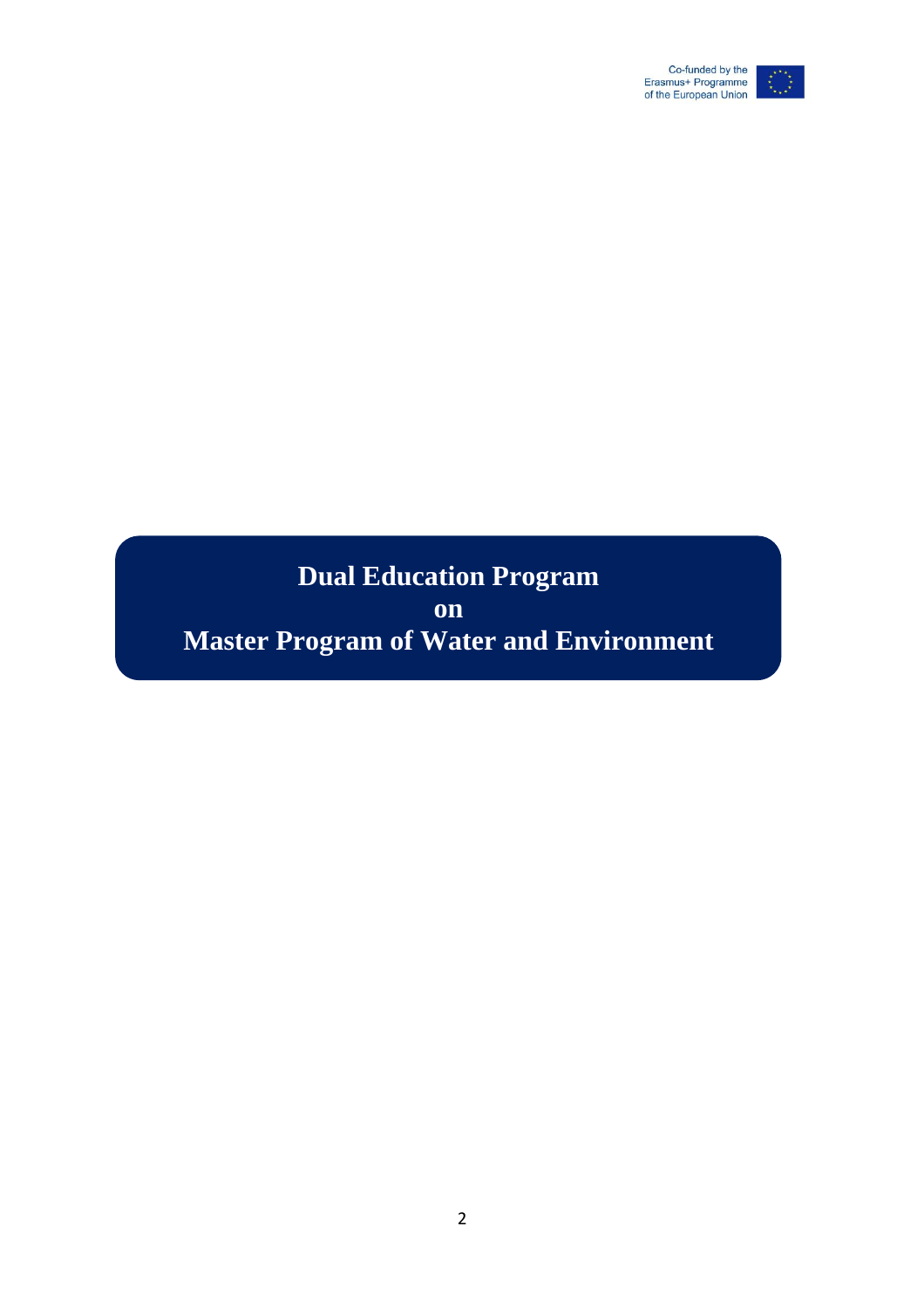

### **Concept Note** Dual Education with CSW

#### 1. Introduction about dual education

**Dual Education** is a complementary program of training mode between theory and practice in environment of university and company. It is called "dual education" because students have to apply their alternative skills at two places simultaneously which relate academic studies to professional works of companies. The students conduct the studies as the learners for partial days of week in the school while the students contribute and coordinate their acquisitioned skill as trainees at the company for the rest of week.

The dual education program has successfully been applied in several countries such as Spain, France, Germany and Switzerland. Its implementation leads to increment of high youth employment rate along with high demand of relevant skills. It also enhances the education curricula for competitive job markets. For examples of institution in Spain, University of Lleida has started up the dual education programs of master degree in Industrial Engineering and Computer Engineering. The program attract not only the local companies but also the international companies. Similar to Institut Pere Martell, it has involved with more than 400 industries under the circumstance of dual education program, i.e. Toyota, Canon, Big, Minicar Pons, .etc. Its successfulness lead to 100% of students ready to work. In 2018, Institut Pere Martell achieves the students in the dual education program with 80% of employment rate. Beside, Institut Cal·lípolis has also applied the programs, it earns the good relationship with 64 companies in which it is mostly from the local region. It has the recognition of the society and work readiness of students. Meanwhile, Universitat Rovira i Virgili has implemented the dual education program titled as "working experience program". Even though the title is different, the concept and implementation are still the same in order to obtain the high rate of employability. Within the program, the institution and companies mainly earn the adaptation of curricular aspect to the real world demand, the best students whom the companies are looking for, and boost the territory development and environment.

The dual education program in Cambodia has also been applied in TVET which is under the development plan for vocational training policy 2017-2025. TVET emphasize the role of skills development, to reduce poverty through provision of basic skills to the rural poor and to support individual development by providing skills. These five priority policies are (1) linking training to market demand; (2) ensuring training quality for enhanced productivity; (3) strengthening public-private partnerships; (4) ensuring equity in training; and (5) promoting TVET for socialeconomic development. There are 38 TVET institutions in Cambodia where 8 located in Phnom Penh and 30 located in provinces. Within the number of 83.000 students, there is only 66% of total student be able to employed after graduation. However, there is no dual education program of higher education in Cambodia. The higher education students have to find the jobs. The companies usually complain about the employability of students which face the nonflexible course rather than the real working environment. It is inadequate and inappropriate teaching/learning materials, equipment and environment. Therefore, the dual education program of higher education are proposed.

The **Dual Education Program** of higher education aims to strengthen the relation-bound between academic institution and company, ensure and adapt the qualified students to the professional environment of workplace and working-demand, enhance the recognition of institution, modernize the syllabus of theoretical and practical training, and mobilize the available resources to success the work.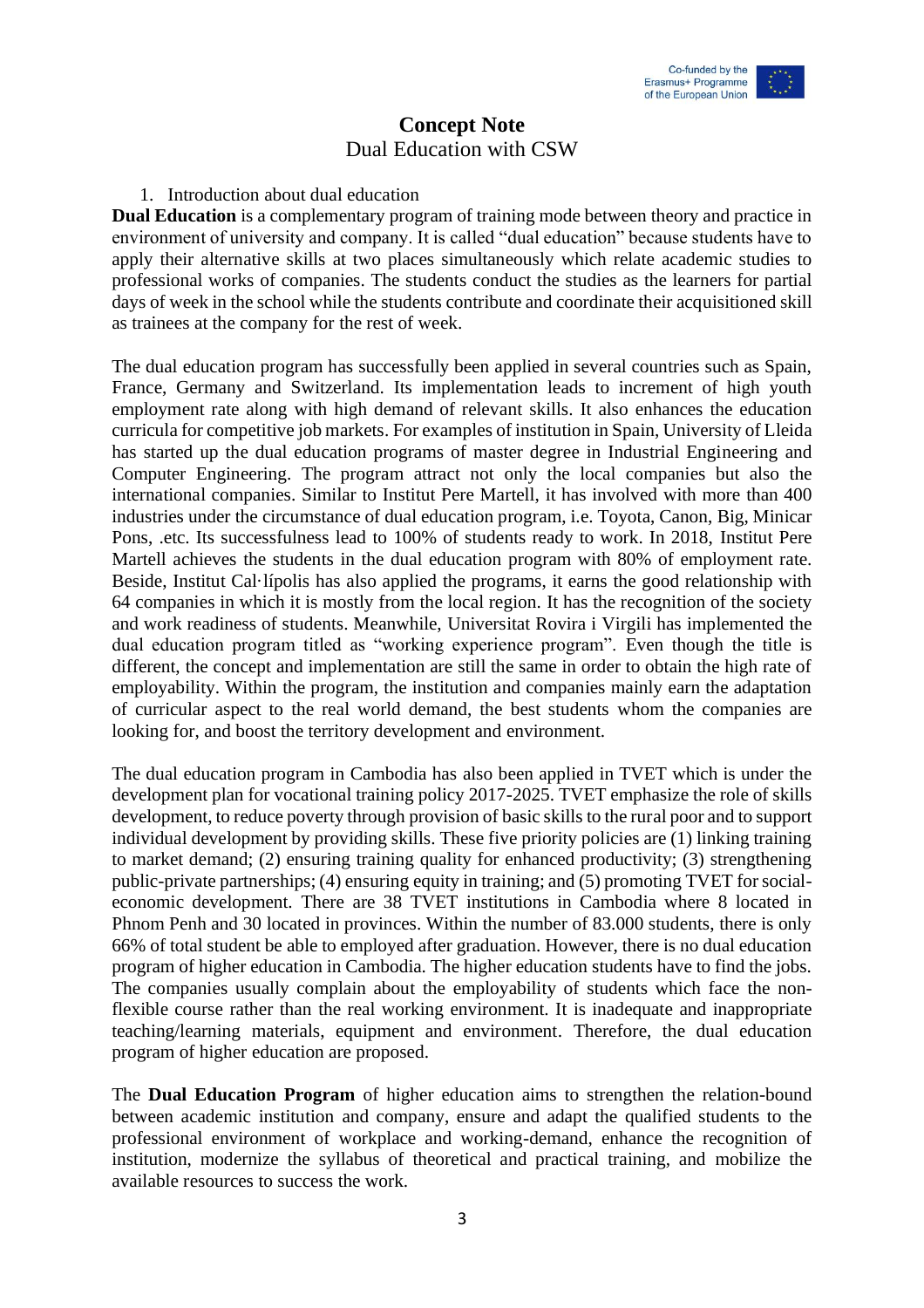

Under the project of Erasmus, TEEDE Project (Towards Excellence in Engineering curricula for Dual Education) aims to develop dual education program at higher education 10 universities in 4 countries (Cambodia, China, India, and Russia). The concept proposed to develop dual education of Master program at Water and environment unit and PhD program of Food Technology and Nutrition Unit.

#### 2. Master program of water and environment at ITC

Institute of Technology of Cambodia (ITC) is an academic institution which specializes in the engineering majors. Currently, ITC has developed a master program of Water and Environment by modified the existed master program of Water Resources Engineering into specific programs following the demand of labor market. There are three majors in this thematic master program namely Water Resources Engineering, Urban Water and Sanitation Engineering, and Environmental Engineering and Management. The system is designed for ITC and non-ITC students who hold bachelor degree in a related field of water and environment. They are required to take course works includes core course, research oriented course, and elective course as well as research works (Table 1 and Table 2). However, the students have to look for jobs after graduation.

|                                                         |             |              | <b>ITC Students</b> |                |             | <b>Non-ITC Students</b> |    |                |
|---------------------------------------------------------|-------------|--------------|---------------------|----------------|-------------|-------------------------|----|----------------|
| <b>Description</b>                                      | I5/M1       |              |                     | M <sub>2</sub> |             | M1                      |    | M <sub>2</sub> |
| Semester                                                | I           | $\mathbf{I}$ | Ш                   | IV             | $\mathbf I$ | $\mathbf{I}$            | Ш  | IV             |
| Core course                                             | $18-$<br>22 |              | 6                   |                | 18          | 9                       |    |                |
| Research oriented course                                |             |              | 6                   |                |             |                         | 6  |                |
| Elective course                                         |             |              | 6                   |                |             |                         | 6  |                |
| Mini project                                            |             |              |                     |                |             | 6                       |    |                |
| 3-month internship plus I5 thesis                       |             | 9            |                     |                |             |                         |    |                |
| 4-month professional internship/research<br>work at ITC |             |              |                     | Required       |             |                         |    | Required       |
| Master thesis                                           |             |              |                     | 12             |             |                         |    | 12             |
| Total credit                                            |             |              | 57                  |                |             |                         | 57 |                |

Table 1. Program structure of master program of water and environment for ITC and non-ITC students as normal education program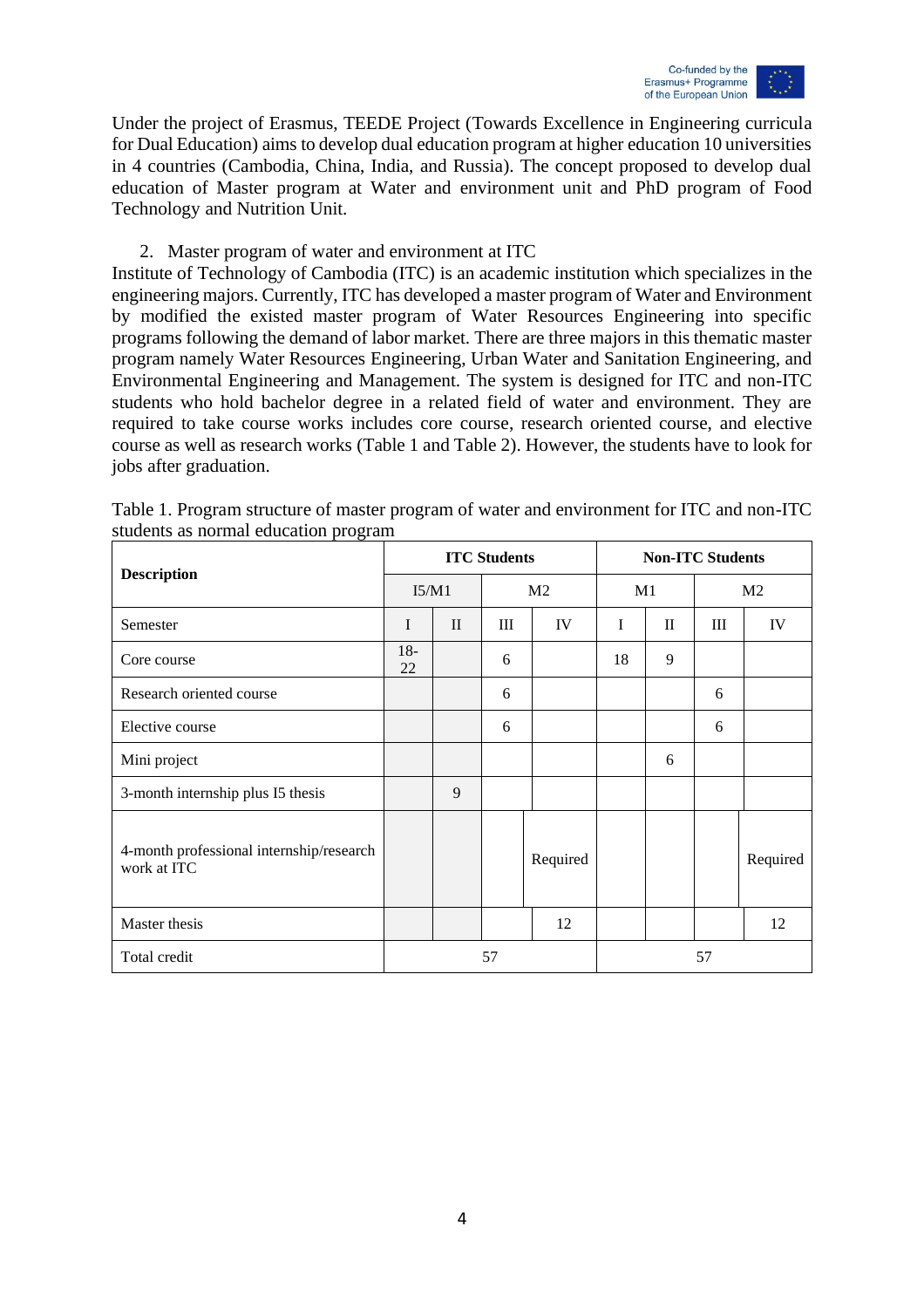

|                     |                                    |                        | <b>Water Resources Engineering</b> |                        | <b>Urban Water and Sanitation</b> |                        | <b>Environmental Engineering and</b> |
|---------------------|------------------------------------|------------------------|------------------------------------|------------------------|-----------------------------------|------------------------|--------------------------------------|
| Core Course         | Research<br><b>Oriented Course</b> |                        |                                    |                        | <b>Engineering</b>                |                        | <b>Management</b>                    |
|                     |                                    | <b>Elective Course</b> | <b>Specialized Course</b>          | <b>Elective Course</b> | <b>Specialized Course</b>         | <b>Elective Course</b> | <b>Specialized Course</b>            |
| 1. Hydrology        | 1. Research                        | Hydrogeology           | 1. IWRM                            | 1. Hydrogeology        | 1. IWRM                           | 1. Water               | 1. IWRM                              |
| 2. Applied          | Methodology                        | 2. Hydraulic           | 2. Water Quality                   | 2. Hydraulic           | <b>Water Quality</b>              | Chemistry              | 2. Water Quality                     |
| <b>Statistics</b>   | Seminar of<br>2.                   | Structure              | Analysis and                       | 3. Water Chemistry     | Analysis and                      | 2. Environmental       | Analysis and                         |
| 3. GIS and Remote   | Water and                          | 3. Water               | Management                         | 4. Environmental       | Management                        | Chemistry              | Management                           |
| Sensing             | Environmental                      | Chemistry              | 3.<br>Sustainable                  | Monitoring and         | Sustainable<br>3.                 | 3. Hydraulic           | 3. Sustainable                       |
| 4. Entrepreneurship | Engineering                        | 4. Environmental       | Solid Waste and                    | Modeling               | Solid Waste and                   | 4. Environmental       | Solid Waste and                      |
| 5. Project          | 3. Water and                       | Monitoring and         | Hazardous                          | 5. Water Policy        | Hazardous                         | Monitoring and         | Hazardous                            |
| Management          | Environmental                      | Modeling               | Management                         | and Planning           | Management                        | Modeling               | Management                           |
|                     | Laboratory                         | 5. Water Policy        | 4. Process                         | 6. Sustainable and     | 4. Process                        | 5. Micro-biology       | 4. Process                           |
|                     | 4. Mini Project                    | and Planning           | Engineering                        | Green Energy           | Engineering                       | and Toxicology         | Engineering                          |
|                     |                                    | 6. Earth Dam           | 5. Irrigation and                  | <b>Systems</b>         | 5. Micro-biology                  | 6. Water Policy        | 5. Engineering                       |
|                     |                                    | Design and             | Drainage                           | 7. Water Induced       | and Toxicology                    | and Planning           | Environmental                        |
|                     |                                    | Construction           | 6. Agriculture                     | Disaster Risk          | 6. Water                          | 7. Water Induced       | Sustainability                       |
|                     |                                    | 7. Water Induced       | Water and                          | Assessment             | Treatment and                     | Disaster Risk          | 6. EIA                               |
|                     |                                    | Disaster Risk          | Irrigation                         | 8. Urban Pollution     | Distribution                      | Assessment             | 7. Sustainable and                   |
|                     |                                    | Assessment             | System                             | Control                | <b>System Design</b>              | 8. Urban Pollution     | Green Energy                         |
|                     |                                    | 8. Urban Pollution     | Management                         | 9. EIA                 | 7. Urban Drainage                 | Control                | <b>Systems</b>                       |
|                     |                                    | Control                | 7. Urban Flood                     | 10. Climate Change     | and Sewerage                      | 9. Climate Change      | 8. Industrial                        |
|                     |                                    | 9. Hydropower          | Management                         | Impacts and            | <b>System Design</b>              | Impacts and            | Resource                             |
|                     |                                    | Development            | and Disaster                       | Adaptation             | 8. Wastewater and                 | Adaptation             | Management                           |
|                     |                                    | and Pumping            | <b>Risk Mitigation</b>             |                        | Sludge                            | 10. Environmental      | and Cleaner                          |
|                     |                                    | <b>Stations</b>        | 8. Water                           |                        | Treatment                         | and Ecological         | Production                           |
|                     |                                    | Climate<br>10.         | Resources                          |                        | Process                           | System                 | 9. Air Pollution                     |
|                     |                                    | Change                 | System                             |                        | 9. Management of                  | Modeling               | Control and                          |
|                     |                                    | Impacts and            | Engineering                        |                        | <b>Water Supply</b>               |                        | Monitoring                           |
|                     |                                    | Adaptation             | 9. Watershed                       |                        | and Sanitation                    |                        |                                      |
|                     |                                    |                        | Management                         |                        |                                   |                        |                                      |
|                     |                                    |                        | and Sustainable                    |                        |                                   |                        |                                      |
|                     |                                    |                        | Hydropower                         |                        |                                   |                        |                                      |
|                     |                                    |                        | Development                        |                        |                                   |                        |                                      |

### Table 2. Course study of master program in Water and Environment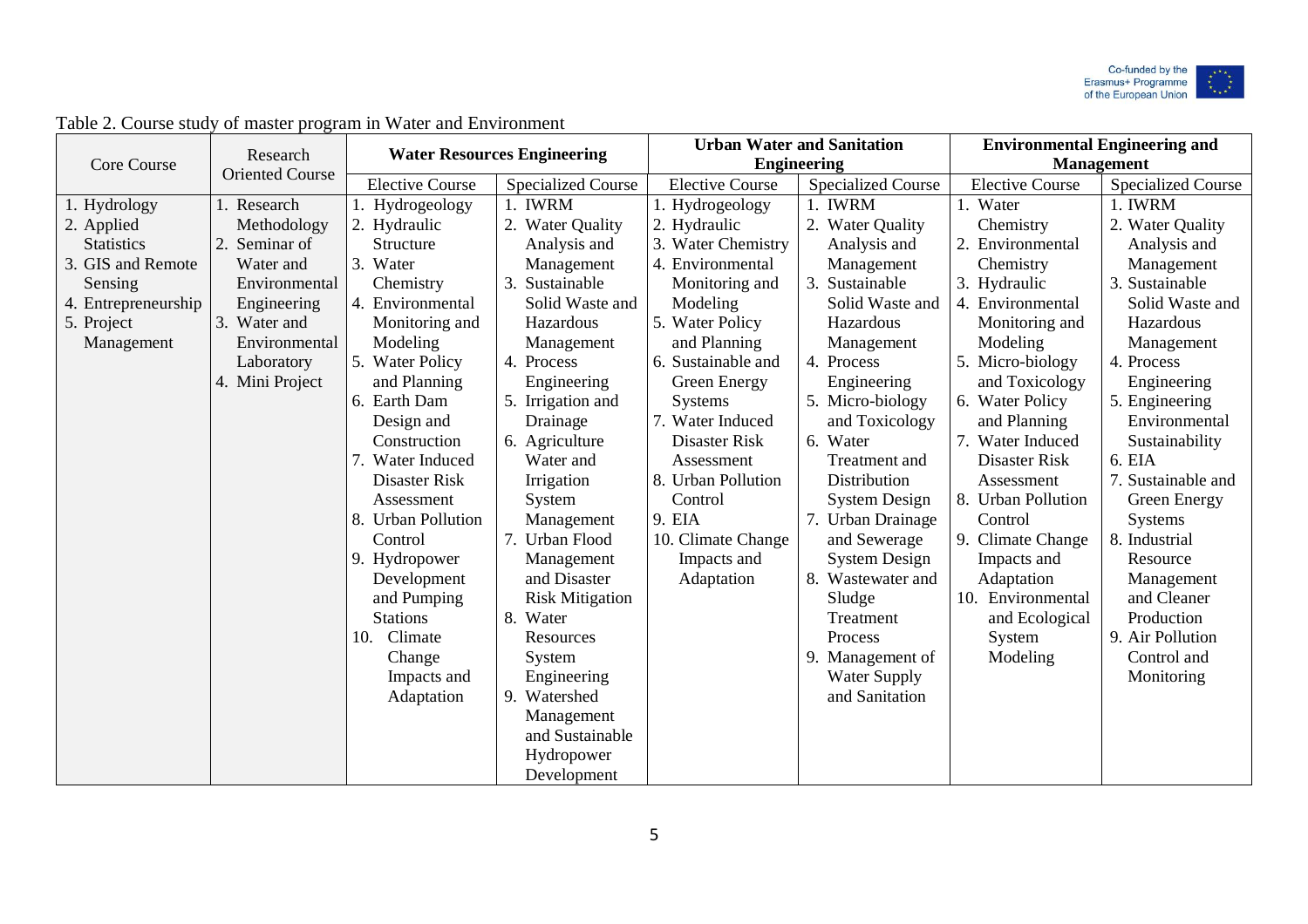

### 3. Role of ITC

Role of ITC is to:

- Ensure the qualified students as candidates to the companies for selection process as trainees or staffs.
- Update the curricula and educate the students to meet the companies' requirements.
- Be a coordinator to maintain the relationship between students, companies and ITC.
- Monitor the stay at the company regularly by meeting or e-contact.
- Follow up and evaluate the competences and skills
- Provide available access of laboratory to the selected candidates for partial fund of equipment use.

#### 4. Role of CSW

Center for Sustainable Water (CSW) is an organization which work in the fields of water and sanitation. It is also a partner of ITC. Currently, CSW struggles to deal with the water and sanitation problems in Cambodia to reach the SDG6 by 2030. Hence, CSW require to 12,000 of new WASH professional youths. It is a good opportunities to enhance the relationship between ITC and CSW under the dual equation program. CSW are proposed to have roles to:

- Provide the vacancy positions related to the fields.
- Provide the qualified staffs with the requirement degree as mentors and evaluators to access/train the students to work and contribute more achievement.
- Follow up and evaluate the competences and skills
- Provide the salary contract under condition of fulltime/special working/tuition fee with the minimum labor cost of Cambodian standard salary policy for training and fulltime salary contract after graduated in term of company evaluation and students' decision.
- 5. Proposed option

Criteria for dual education program is mainly in accordance with the academic and attitude achievement. To ensure the dual education program for the students, there are two options to be proposed:

**Option 1:** ITC, selected candidates and CSW have to prepare and agree on the contract (Section 7) under the support of CSW. CSW needs to prepare another contract for the trainees as permanent staffs once the students graduate depending on the evaluation of CSW and the decision of trainees.



Fig. Proposed option 1 for dual education program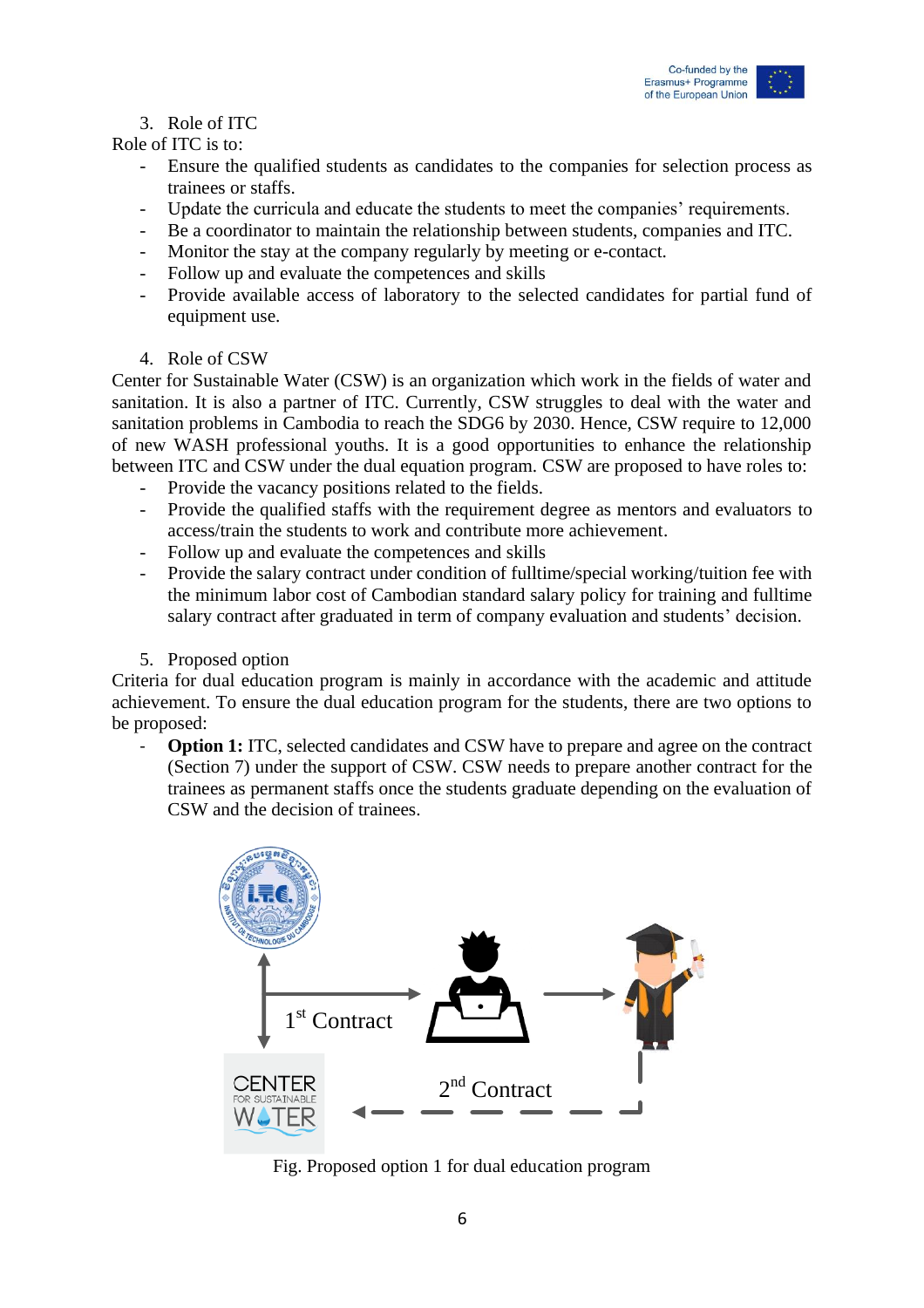

- **Option 2:** ITC, selected candidates and, Agence Française de Développement (AFD), CSW have to prepare and agree on the contract (Section 7) under the support of AFD. However, CSW needs to prepare another contract for the trainees as permanent staffs once the students graduate depending on the evaluation of CSW and the decision of trainees. However, the students is provided the most priority to work as the official government in the ministry.



Fig. Proposed option 2 for dual education program

#### 6. Tuition fee

ITC provides the opportunity to the students to enroll the program by either competitive scholarships or competitive class enrollments before starting the program. The tuition fee is free and might come up with allowance in term of scholarship while normal enrollment requires to pay the tuition fee according the degree. The tuition fee of Master and PhD degree program are 1,000 and 1,900 USD/year, respectively. The access in the program can be found in Table 3.

| <b>Degree</b> | <b>Items included</b>                                                                                                                                                                  | <b>Item NOT included</b>                                                                                                                                              |
|---------------|----------------------------------------------------------------------------------------------------------------------------------------------------------------------------------------|-----------------------------------------------------------------------------------------------------------------------------------------------------------------------|
| Master        | Enrollment<br>2. Course work<br>3. Library and internet access<br>4. Research work (Supervising)<br>and ITC laboratory)                                                                | 5. Books<br>6. Consumables<br>Laboratory (outside of ITC)<br>7.<br>Field trip<br>8.<br>9. Communication fee<br>10. Conference and publication<br>11. Indoor allowance |
| PhD           | Enrollment<br>2. Course work<br>Supervising<br>3.<br><b>ITC</b> laboratory<br>4.<br>5. Computer and internet<br>Book/Journal/Library access<br>6.<br>7. Others (printing, paper, etc.) | 8. Conference and publication (air<br>ticket)<br>9. Indoor allowance<br>10. Field trip<br>11. Oversea exchange<br>12. Consumables                                     |

Table 3. Access of Master and PhD degree program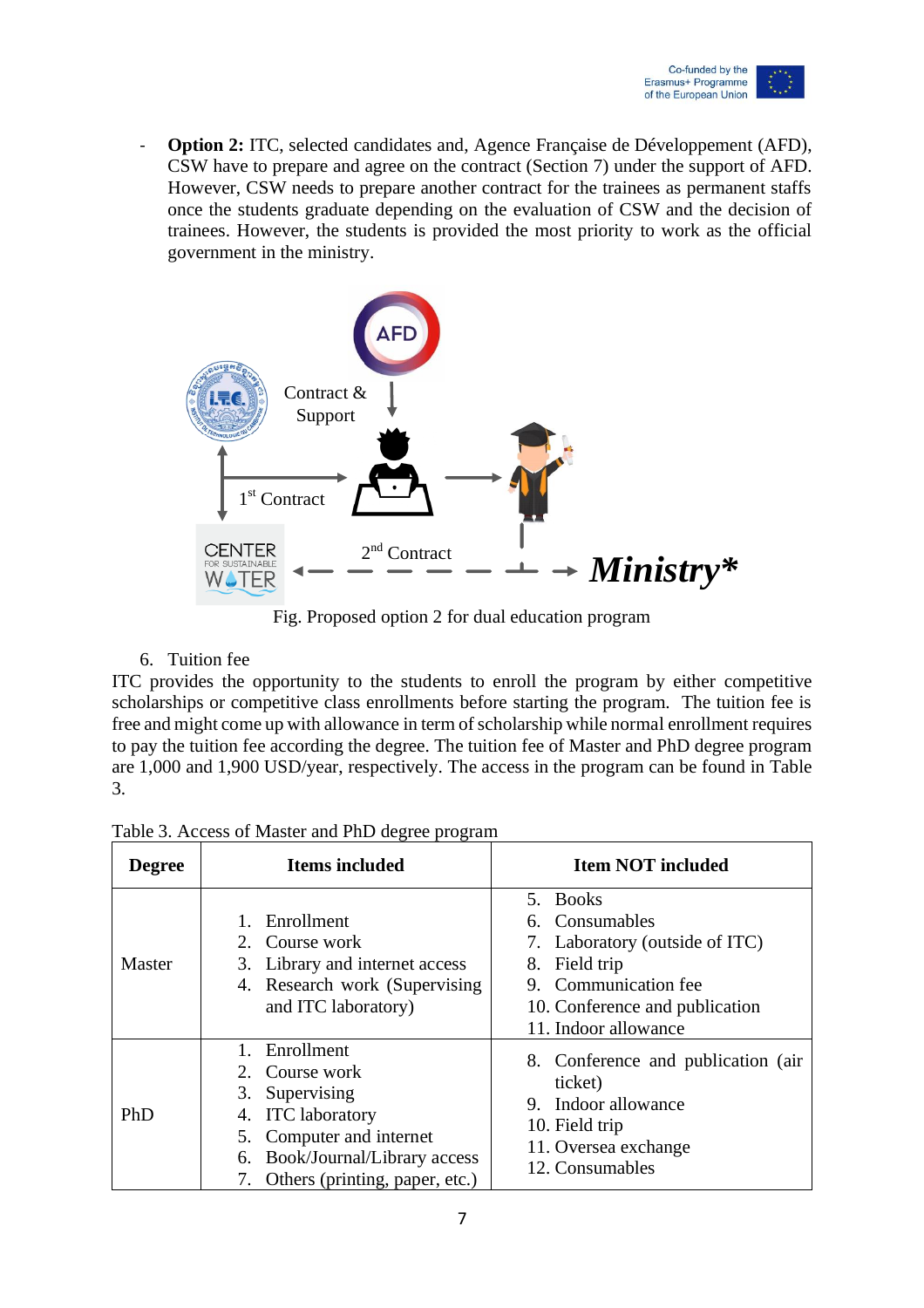

#### 7. Contract and Agreement

Before training started as the companies' staffs, the contract and agreement (1) between students, CSW and ITC have to be made under three options:

- **Full-time salary contract**: CSW have to pay the students fulltime salary as the permanent staffs or salary per working hours.
- **Special salary contract:** CSW has to pay the students tuition fee for at least one year and special salary for the working afford of students with the minimum labor cost of Cambodian standard salary policy.
- **Scholarship contract**: CSW has to pay the students tuition fee for at least one year once the students start training at CSW.

With these three options, CSW has to accept the selected candidates to work in CSW after graduated basing on the **CSW post-evaluation, students' decision, or reasons to decline the permanent staff contract**. The extra contract and agreement (2) might be prepared by CSW and selected candidates following the internal policy of CSW in case of working in CSW.

#### 8. Procedure of implementation

The procedure of implementation of dual education program is shown in Fig 1. The students able to enroll in ITC have to be the qualified students which obtain good transcript results and English efficiency, high motivation, and strong reliability in which someone can put trust in. In the first year (M1), the students require to take the course work for 57 credits including 6-9 credits of mini project or senior-project (I5) thesis. The internship can be free or paid depending on the agreement between students and CSW/companies. However, the students have to solve the problems and make some output to the company as the trainee in order to gain the trust and further work, or the students have to do the mini projects related to school project, innovation project to solve social problems, or company projects which are obtained by factory visit, problem presentation of companies or problem observation. In the second year (M2), the qualified students, who are selected by **Graduate School Committee**, have opportunity to study in the normal education program or the **proposed dual education program** while the non-qualified students require to learn in the **normal education program** automatically. The selection process is made following the criteria of mini project, commitment, academic results and attitude achievements. In the study period, the total credit is 57 credits the same as M1 credit. But, the number of learning and training hours are different. After that, the company screen the selected candidates for the interview. The successful candidates can enroll to the proposed dual education program with the contract and agreement between ITC, candidates and companies as mention in Section 7. The training work requires at least two mentors in which one is from ITC and another one is from companies. **The credit of course transfer can be made by the evaluation between the two mentors in term of the related flexible course work/research work and assigned company work as memory of activities (professional**  working report). The successful students in this program will obtain the degree in dual education program.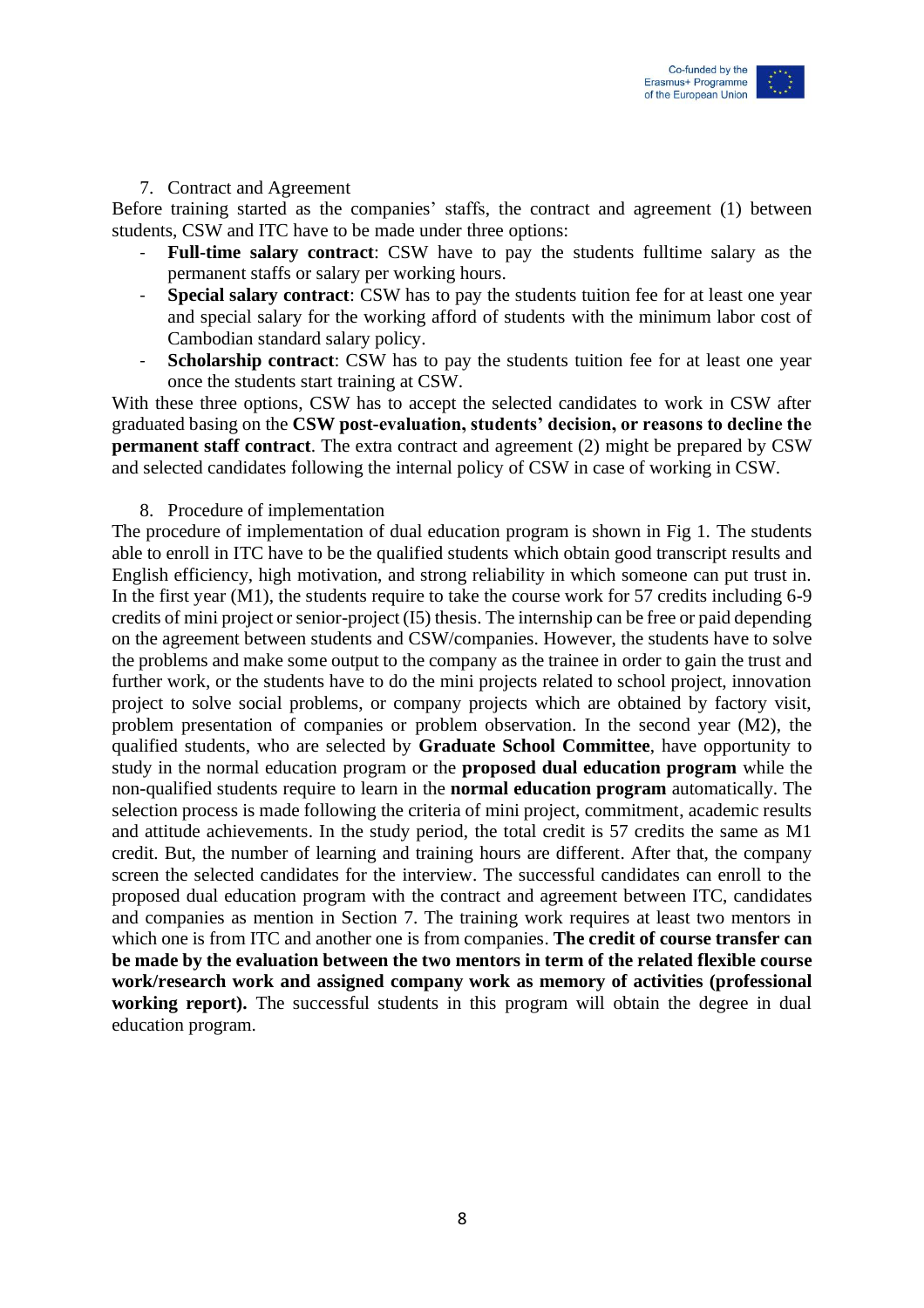



Fig. 1. Procedure of implementation

To clarify the credit transfer, the courses in Table 2 can be credited only one or two courses depending on the parallel project or work the selected candidate do. The credit is made upon having the agreement between mentors of CSW and ITC in the field of course transfer. The selected candidates have to do a professional report and do presentation as defending after training. Meanwhile, the options for schedule of dual education program are proposed as following along with the contract and agreement in Section 7:

- **Option 1**: The schedule of normal education program (Table 4) and dual education program (Table 5.a) are the same except the professional internship and working project, respectively. There are 65% and 35% of course and training in the normal program, whereas 45% and 55% of course and training in the proposed option 1, respectively. CSW and ITC have to find the existed projects or innovation projects, which qualify for the master degree program and are able to publish in scientific journals, within the fields of CSW as well as the selected candidates. Therefore, CSW and ITC have co-responsibility for the selected candidates' works.

Table 4. Schedule of normal education program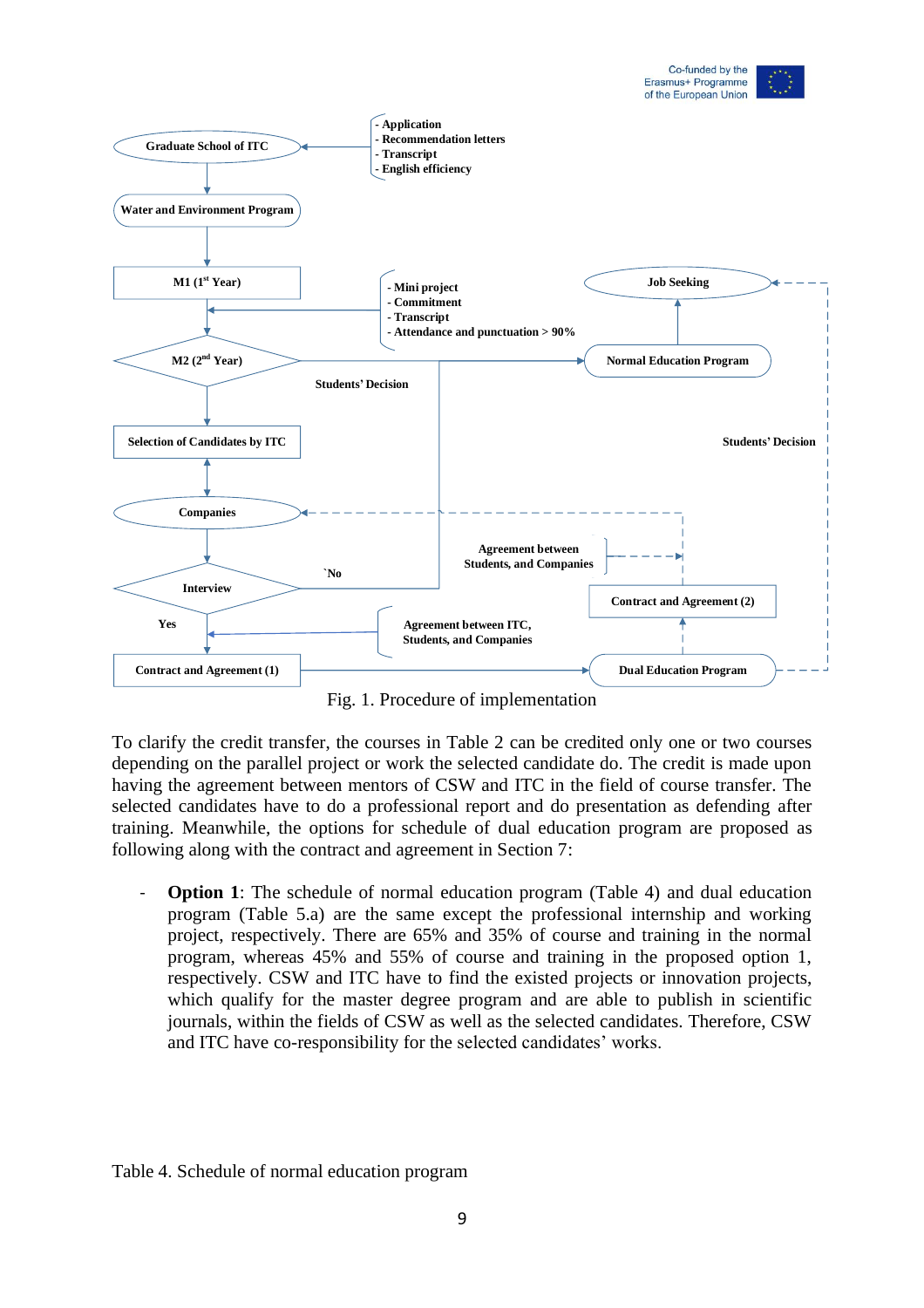

|         | $M1 (57 credits = 912 h)$<br>$\mathbf{F}$<br>D<br>M<br>M<br>Ja<br>N<br>O<br>A<br>C.<br>eb<br>ct<br>ec<br>ar<br>ay<br>$_{\rm OV}$<br>n<br>pr<br>ep<br>SП<br>S I<br>Course |  |  |  |  |  |  |  |  |         |              |         |         |                           |                |         |         |             | $M2 (57 credits = 480 h)$ |         |         |         |   |
|---------|--------------------------------------------------------------------------------------------------------------------------------------------------------------------------|--|--|--|--|--|--|--|--|---------|--------------|---------|---------|---------------------------|----------------|---------|---------|-------------|---------------------------|---------|---------|---------|---|
| A<br>ug |                                                                                                                                                                          |  |  |  |  |  |  |  |  | Ju<br>n | $\cdot$<br>u | A<br>ug | S<br>ep | $\Omega$<br><sub>ct</sub> | N<br><b>OV</b> | D<br>ec | Ja<br>n | F<br>eb     | M<br>ar                   | A<br>pr | M<br>ay | Ju<br>n | u |
|         |                                                                                                                                                                          |  |  |  |  |  |  |  |  |         |              |         |         |                           |                | S III   |         |             |                           |         | S IV    |         |   |
|         |                                                                                                                                                                          |  |  |  |  |  |  |  |  |         |              |         |         |                           |                | Course  |         |             |                           |         |         |         |   |
|         | <b>Intern</b>                                                                                                                                                            |  |  |  |  |  |  |  |  |         |              |         |         |                           |                |         |         | Pro. Intern |                           |         |         |         |   |
|         |                                                                                                                                                                          |  |  |  |  |  |  |  |  | Defend  |              |         |         |                           |                |         |         |             |                           |         |         | Defend  |   |

Table 5.a. Option 1 as internship-working project for schedule of dual education program

|         |             |                           |                          |         |         |                    | $M1$ (27 credits = 432 h) |         |         |         |        |         |          |                |                |         |                   |         | $M2$ (30 credits = 480 h + 320 h) |                        |         |         |   |
|---------|-------------|---------------------------|--------------------------|---------|---------|--------------------|---------------------------|---------|---------|---------|--------|---------|----------|----------------|----------------|---------|-------------------|---------|-----------------------------------|------------------------|---------|---------|---|
| A<br>ug | S<br>ep     | $\Omega$<br><sub>ct</sub> | $\mathbf N$<br><b>OV</b> | D<br>ec | Ja<br>n | $\mathbf{F}$<br>eb | M<br>ar                   | A<br>pr | M<br>av | Ju<br>n | u      | A<br>ug | -S<br>ep | $\Omega$<br>ct | N<br><b>OV</b> | D<br>ec | Ja<br>$\mathbf n$ | F<br>eb | M<br>ar                           | A<br>Dr                | M<br>av | Ju<br>n | u |
|         | S II<br>S I |                           |                          |         |         |                    |                           |         |         |         |        |         |          |                |                | S III   |                   |         |                                   |                        | S IV    |         |   |
|         | Course      |                           |                          |         |         |                    |                           |         |         |         |        |         |          |                | Course         |         |                   |         |                                   |                        |         |         |   |
|         | Intern      |                           |                          |         |         |                    |                           |         |         |         |        |         |          |                |                |         |                   |         |                                   | <b>Working Project</b> |         |         |   |
|         |             |                           |                          |         |         |                    |                           |         |         |         | Defend |         |          |                |                |         |                   |         |                                   |                        |         | Defend  |   |

- **Option 2:** The selected candidates have to be trained at CSW once the course studies finish. The course studies can be compacted. Hence, they can be accomplished before 1 month or 1.5 months, and then the course transferred can be taken place at CSW. With this option, the percent course and training increase to 40% and 60%, respectively. After that, the selected candidates can work as the full-time staffs with the working projects (Table 5.b).

Table 5.b. Option 2 as immediate working project for schedule of dual education program

|         |          |         |                |         |                   |         | $M1$ (27 credits = 432 h) |         |         |         |   |         |         |                            | M2 (30 credits = $480 h + 568 h$ working) |         |         |         |         |                        |         |         |   |
|---------|----------|---------|----------------|---------|-------------------|---------|---------------------------|---------|---------|---------|---|---------|---------|----------------------------|-------------------------------------------|---------|---------|---------|---------|------------------------|---------|---------|---|
| A<br>ug | э.<br>ep | O<br>ct | N<br><b>OV</b> | D<br>ec | Ja<br>$\mathbf n$ | F<br>eb | M<br>ar                   | A<br>pr | M<br>ay | Ju<br>n | u | A<br>ug | S<br>ep | $\Omega$<br><sub>c</sub> t | N<br>O <sub>V</sub>                       | D<br>ec | Ja<br>n | F<br>eb | M<br>ar | A<br>pr                | M<br>ay | Ju<br>n | u |
|         |          |         |                | S I     |                   |         |                           | SП      |         |         |   |         |         |                            |                                           | S III   |         |         |         |                        | S IV    |         |   |
|         |          |         |                | Course  |                   |         |                           |         |         |         |   |         |         |                            | Course                                    |         |         |         |         |                        |         |         |   |
|         |          |         |                |         |                   |         |                           | Intern  |         |         |   |         |         |                            |                                           |         |         |         |         | <b>Working Project</b> |         |         |   |
|         |          |         |                |         |                   |         |                           |         |         | Defend  |   |         |         |                            |                                           |         |         |         |         |                        |         | Defend  |   |

- **Option 3:** The course studies and course transferred at CSW have to conduct simultaneously by 2-day working a week or half shift working a whole third semester. Once the courses finish, the working project can be carried out in the fourth semester (Table 5.c). With this option, the percent course and training increase to 35% and 65%, respectively.

Table 5.c. Option 3 as adapting-working project for schedule of dual education program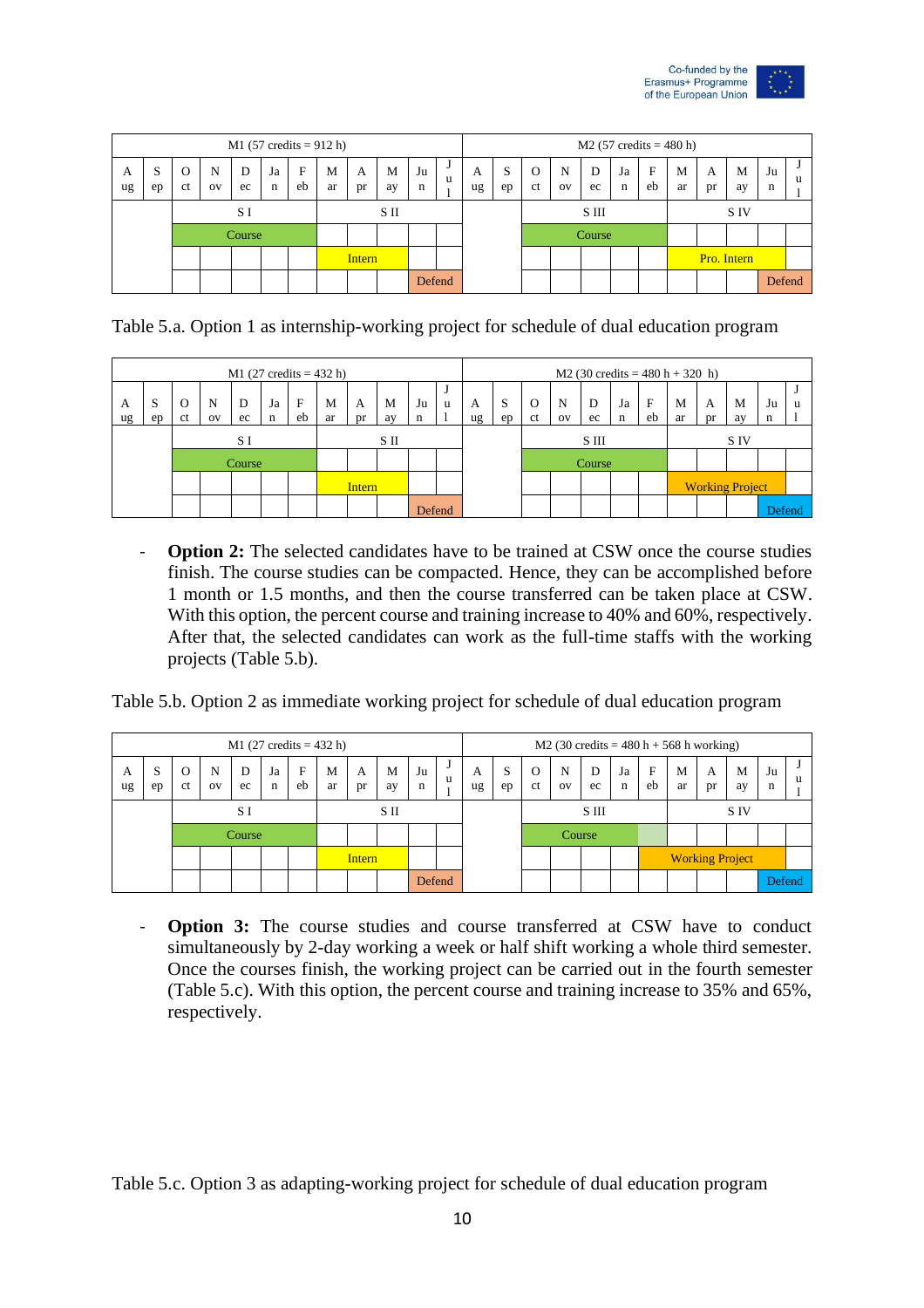

|         | $M1$ (27 credits = 432 h)<br>F<br>D<br>M<br>M<br>c<br>N<br>Ja<br>O<br>A<br>eb<br>ct<br>ec<br>ar<br>pr<br>ay<br>OV<br>n<br>ep<br>SП<br>S I<br>Course |  |  |  |  |  |  |  |  |         |         |         |         |                            | M2 (30 credits = $480 h + 760 h$ working) |         |         |         |                         |         |         |         |   |
|---------|-----------------------------------------------------------------------------------------------------------------------------------------------------|--|--|--|--|--|--|--|--|---------|---------|---------|---------|----------------------------|-------------------------------------------|---------|---------|---------|-------------------------|---------|---------|---------|---|
| A<br>ug |                                                                                                                                                     |  |  |  |  |  |  |  |  | Ju<br>n | л.<br>u | A<br>ug | S<br>ep | $\Omega$<br><sub>c</sub> t | N<br><b>OV</b>                            | D<br>ec | Ja<br>n | F<br>eb | M<br>ar                 | A<br>Dr | M<br>ay | Ju<br>n | u |
|         |                                                                                                                                                     |  |  |  |  |  |  |  |  |         |         |         |         |                            |                                           | S III   |         |         |                         |         | S IV    |         |   |
|         |                                                                                                                                                     |  |  |  |  |  |  |  |  |         |         |         |         |                            |                                           | Course  |         |         |                         |         |         |         |   |
|         | <b>Intern</b>                                                                                                                                       |  |  |  |  |  |  |  |  |         |         |         |         | 2 Day Working              |                                           |         |         |         | <b>Working projects</b> |         |         |         |   |
|         |                                                                                                                                                     |  |  |  |  |  |  |  |  | Defend  |         |         |         |                            |                                           |         |         |         |                         |         |         | Defend  |   |

Option 4: After M1 thesis defend, the selected candidate are suggested to work in CSW as the internship staffs at CSW for free or paid depending on the policy of CSW for minimum one month before the third semester started. The further screening process of CSW might take place during this period; however, CSW have to do the contract and agreement with ITC and students in term of working policy and salary (Section 7). The working project as the master thesis projects are also made in CSW and ITC (Table 5.d). With this option, the percent course and training increase to 30% and 70%, respectively.

Table 5.d. Option 4 as screening/adapting-working project for schedule of dual education program

|         |         |                    |         |         |         |                    | $M1$ (27 credits = 432 h) |         |         |         |        |         |               |                           | $M2$ (30 credits = 480 h + 896 h working) |               |         |         |         |         |                        |         |   |
|---------|---------|--------------------|---------|---------|---------|--------------------|---------------------------|---------|---------|---------|--------|---------|---------------|---------------------------|-------------------------------------------|---------------|---------|---------|---------|---------|------------------------|---------|---|
| A<br>ug | S<br>ep | O<br><sub>ct</sub> | N<br>OV | D<br>ec | Ja<br>n | $\mathbf{F}$<br>eb | M<br>ar                   | A<br>pr | M<br>ay | Ju<br>n | J<br>u | A<br>ug | S<br>ep       | $\Omega$<br><sub>ct</sub> | N<br>O <sub>V</sub>                       | D<br>ec       | Ja<br>n | F<br>eb | M<br>ar | A<br>pr | M<br>ay                | Ju<br>n | u |
|         |         |                    |         | S I     |         |                    |                           |         | SП      |         |        |         |               |                           |                                           | S III         |         |         |         |         | S IV                   |         |   |
|         |         |                    |         | Course  |         |                    |                           |         |         |         |        |         |               |                           |                                           | Course        |         |         |         |         |                        |         |   |
|         |         |                    |         |         |         |                    |                           | Intern  |         |         |        |         | Free/pai<br>đ |                           |                                           | 2 Day Working |         |         |         |         | <b>Working Project</b> |         |   |
|         |         |                    |         |         |         |                    |                           |         |         | Defend  |        |         |               |                           |                                           |               |         |         |         |         |                        | Defend  |   |

**Option 5:** The training program have to be started by semester II when the students do internship. The students, CSW, or ITC have to propose a topic as an extendable project for a whole master degree program. According to ITC policy, the students require to present their progress reports exactly the same as M1 thesis (mini project) at the end of semester II. The projects are going to extend and produce further significant results for master thesis at the end of semester IV. Nevertheless, the student are available to train at CSW in semester III only 2 day working a week or half shift working (Table 5.e). With this option, the percent course and training increase to 20% and 80%, respectively. After finishing the course studies, the students are able to work full time at CSW for working project. The master thesis defend is made following the whole project.

Following the five proposed options, the mentors from ITC and CSW, and selected candidate are suggested to produce the scientific papers regarding as the achievement of CSW and ITC and the students. Meanwhile, the agreement and contract have to be followed in Section 7 after the graduation.

Table 5.e. Option 5 as extended working project for schedule of dual education program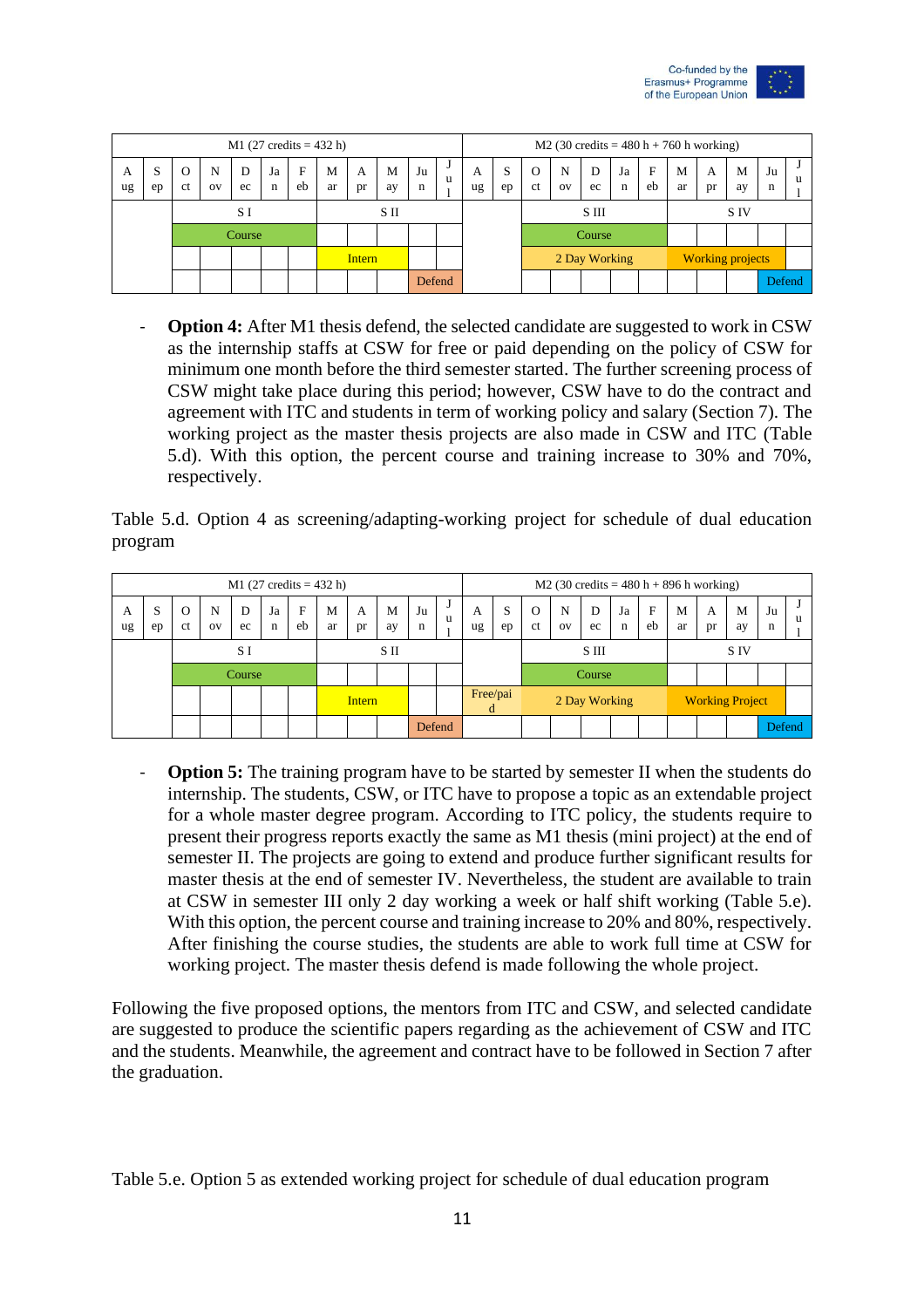

|         |              |         |                  |         |         |                    | $M1 (27 credits = 432 h)$ |         |         |         |        |         |         |                           | $M2$ (30 credits = 480 h + 1712 h working)      |               |         |         |         |         |         |         |   |
|---------|--------------|---------|------------------|---------|---------|--------------------|---------------------------|---------|---------|---------|--------|---------|---------|---------------------------|-------------------------------------------------|---------------|---------|---------|---------|---------|---------|---------|---|
| A<br>ug | c<br>د<br>ep | O<br>ct | N<br>$_{\rm OV}$ | D<br>ec | Ja<br>n | $\mathbf{F}$<br>eb | M<br>ar                   | A<br>pr | M<br>ay | Ju<br>n | u      | A<br>ug | S<br>ep | $\Omega$<br><sub>ct</sub> | N<br><b>OV</b>                                  | D<br>ec       | Ja<br>n | F<br>eb | M<br>ar | A<br>pr | M<br>av | Ju<br>n | u |
|         |              |         |                  | S I     |         |                    |                           |         | SП      |         |        |         |         |                           |                                                 | S III         |         |         |         |         | S IV    |         |   |
|         |              |         |                  | Course  |         |                    |                           |         |         |         |        |         |         |                           |                                                 | <b>Course</b> |         |         |         |         |         |         |   |
|         |              |         |                  |         |         |                    |                           |         |         |         |        |         |         |                           | Working Project $+ 2$ Day Working during Course |               |         |         |         |         |         |         |   |
|         |              |         |                  |         |         |                    |                           |         |         |         | Defend |         |         |                           |                                                 |               |         |         |         |         |         | Defend  |   |

#### 9. Monitoring and Evaluation

The key indicators of program evaluation are:

- Sustainability of the program
- Employability of students in term of degree, position and work readiness
- Employment rate.

#### 10. Project Outcome

The benefits of dual education program result the good outcome to:

- **Student**: Double training between ITC and companies to earn working experiences in innovates and reality with grants, working contract, profession employability under the certificate of dual education program.
- **Company**: Guarantying model of professional training for the most qualified staffs along with the company need, recovery of cost and time for internal training or staff training in workplace during initial working period, prolong the relationship of companies and students/ITC within business processes and working environment, and recognition of candidate degree and position.
- **ITC**: Linkage between institution and companies with co-responsibility.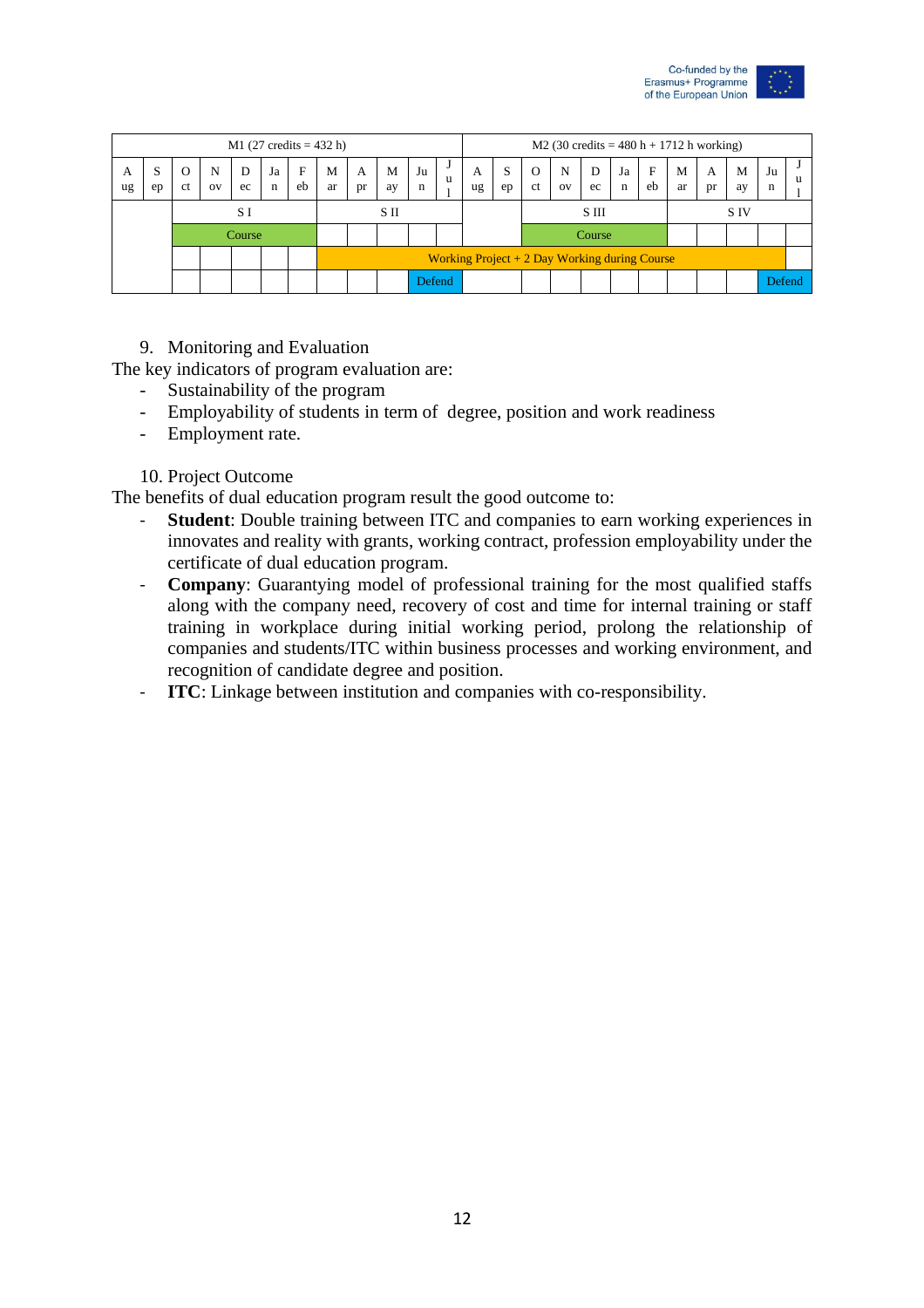

# **Dual Education Program**

**on**

**Master Program of Mechatronic and Information Technology**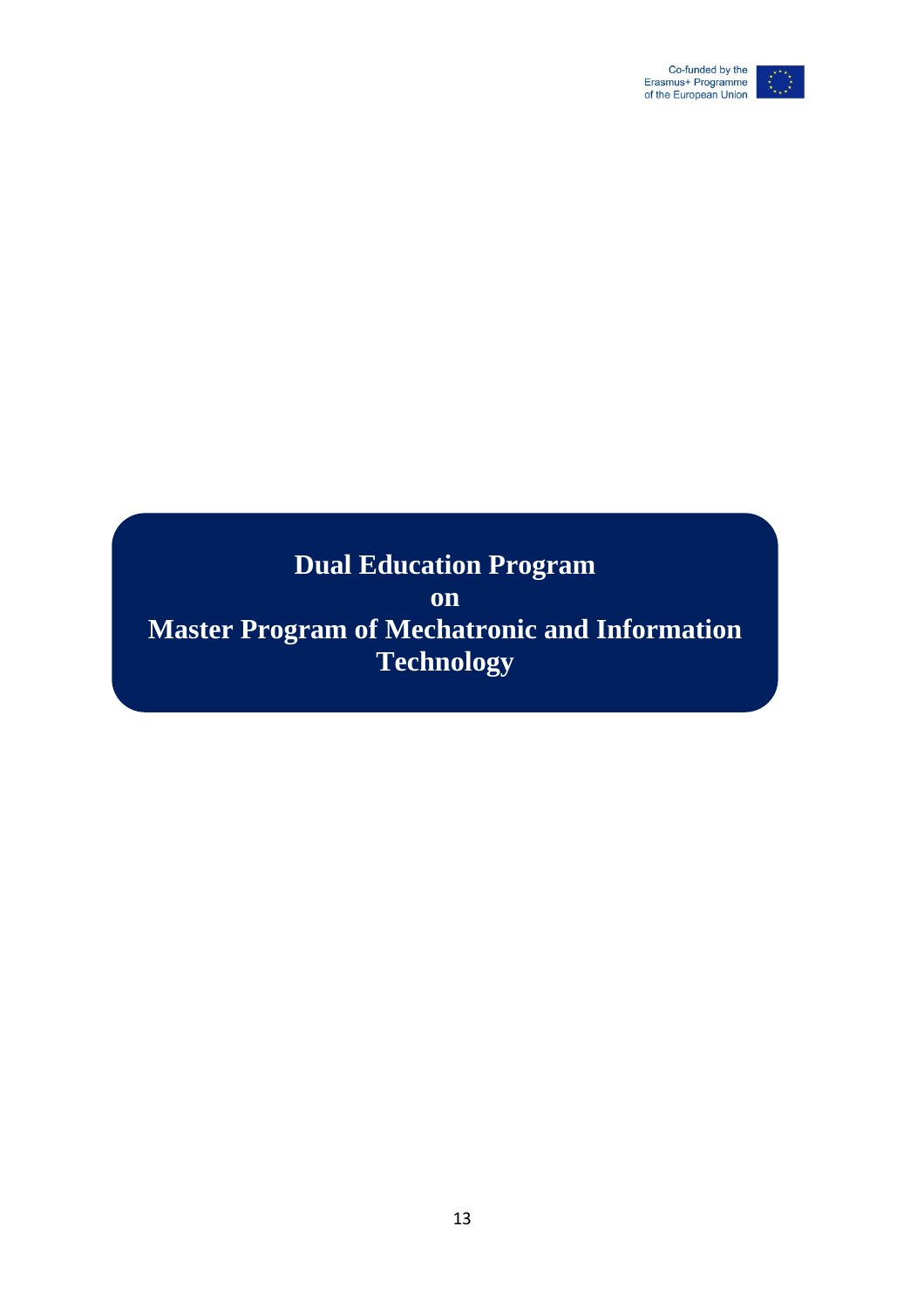

#### **About company**

SOLAR GREEN ENERGY(CAMBODIA) CO.,LD, called SOGE, Established in 2004 to work in Renewable Energy Sector especially in Solar Energy field. SOGE providing high quality and standard of products-services with highest responsibility. We sell all kind of Solar systems such as SOLAR ON&OFF GRID, SOLAR WATER PUMP, SOLAR STREET LIGHTS, SOLAR HYBRID and SOLAR BACK-UP SYSTEM. We also supply components related to Solar Energy field such as: Solar Panels, Inverters, Batteries, Charge Controllers, Light Bulbs and Other Solar components.

#### **Schedule**

| Time Table: Master Student 2019~2020 |                                    |                                    |                      |                                    |                     |                      |
|--------------------------------------|------------------------------------|------------------------------------|----------------------|------------------------------------|---------------------|----------------------|
| Time                                 | Monday                             | Tuesday                            | Wednesday            | Thursday                           | Friday              | Saturday             |
| $7:00 - 8:00$                        |                                    |                                    |                      | <b>ITC</b><br><b>Master Course</b> |                     |                      |
| $8:00 - 9:00$                        | SOGE                               |                                    |                      | <b>ITC</b><br><b>Master Course</b> |                     |                      |
| $9:00 - 11:00$                       | Electronics                        | <b>ITC</b><br><b>Master Course</b> |                      |                                    |                     | <b>DCLab Project</b> |
| $11:00 - 1:00$                       |                                    |                                    | SOGE<br>Electronics  |                                    | SOGE<br>Electronics |                      |
| $1:00 - 3:00$                        | <b>ITC</b><br><b>Master Course</b> | <b>ITC</b><br><b>Master Course</b> |                      | SOGE                               |                     |                      |
| $3:00 - 5:00$                        |                                    |                                    |                      | <b>Electronics</b>                 |                     |                      |
| $6:00 - 8:30$                        |                                    |                                    | <b>DCLab Seminar</b> |                                    |                     |                      |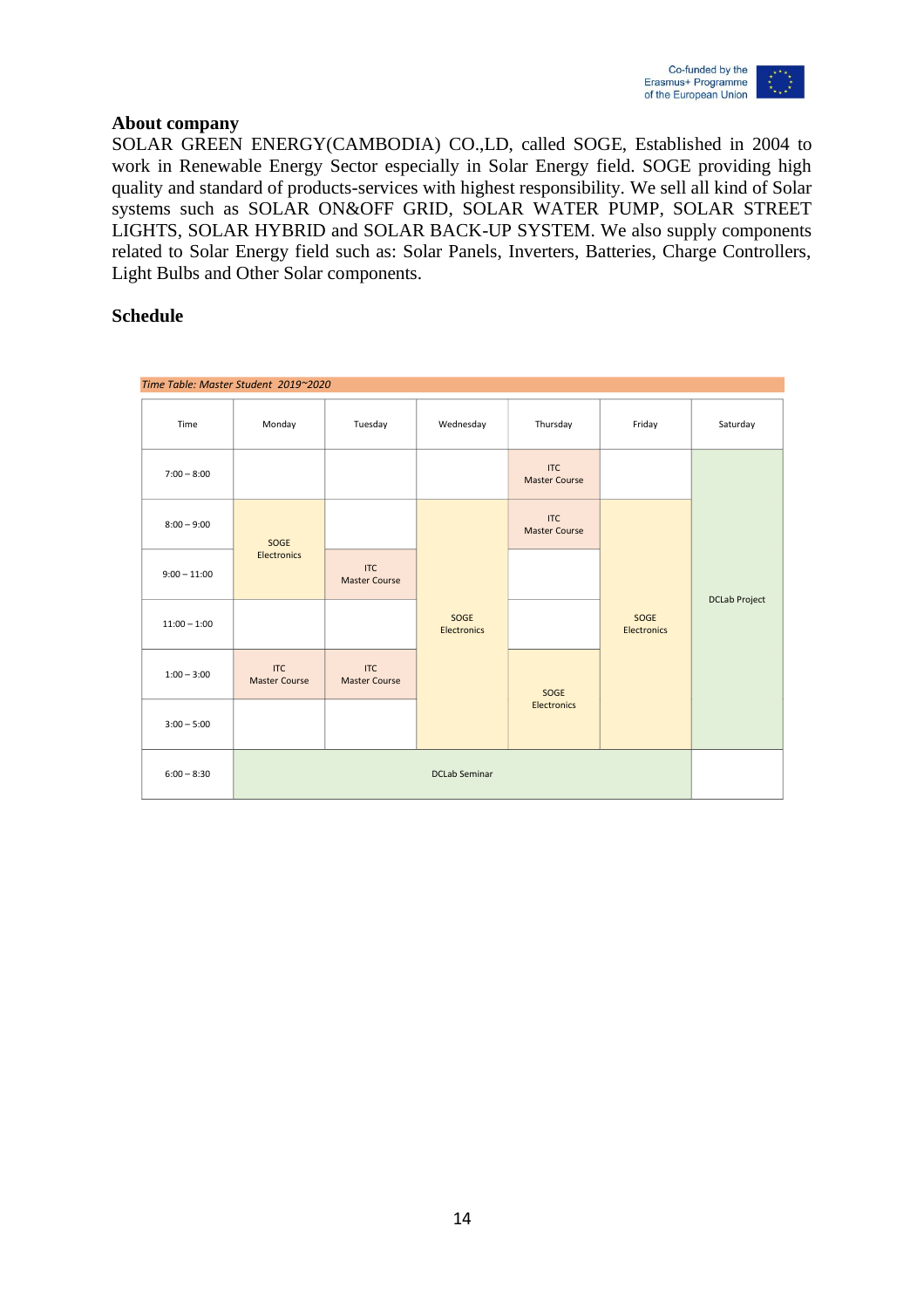

### **Dual Education Program on Doctoral Program of Food Technology and Nutrition**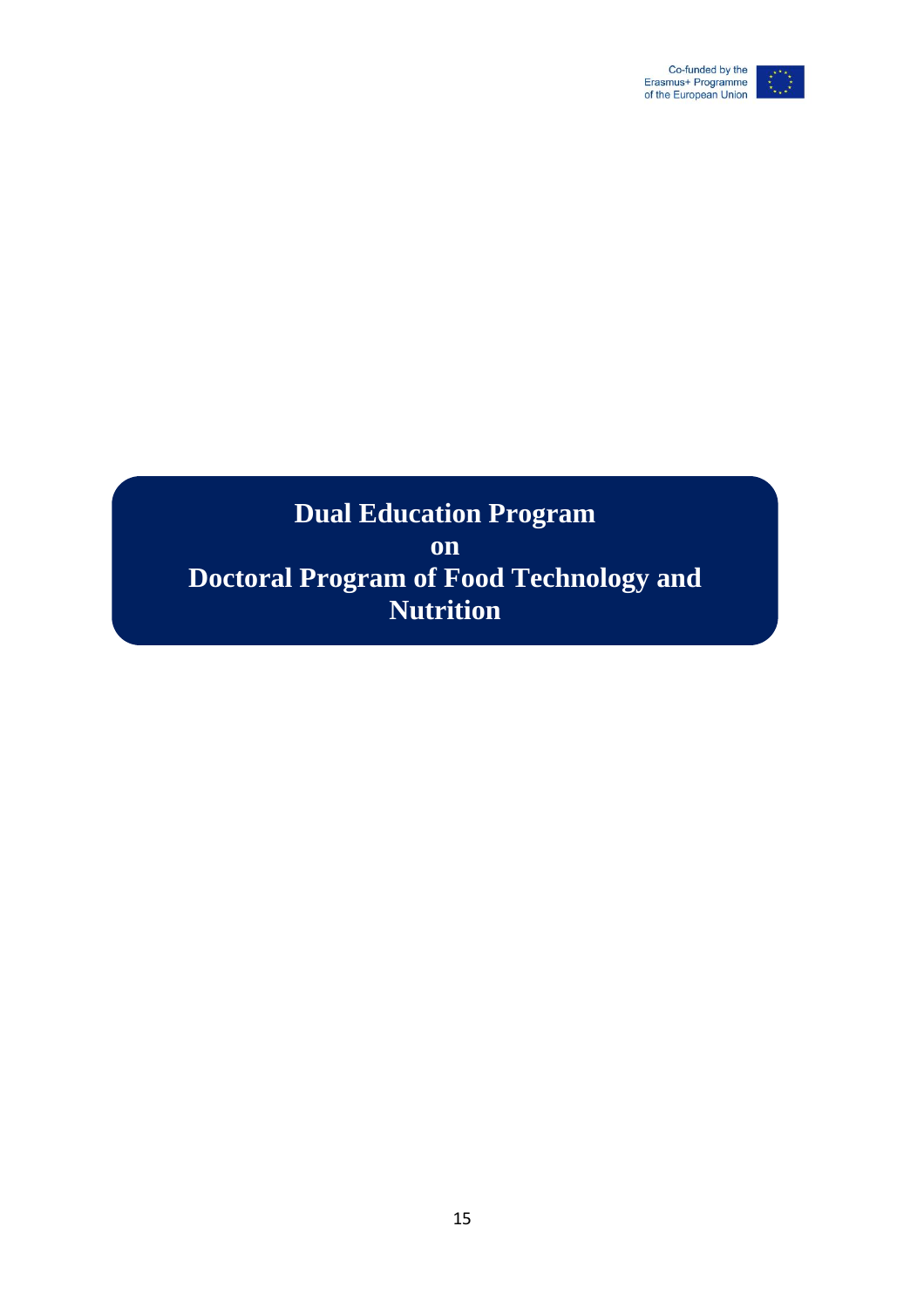

#### **About partner**

Institut Pasteur in Cambodia is a Cambodian nonprofit institute created in 1953 to contribute to diagnosis, research and prevention of infectious diseases. Our Institute is part of the Institut Pasteur International network comprising 33 members in 26 countries. 220 persons work in our Institute including foreign researchers and more than 25 Cambodian and International students.

#### **Academic program**

|     | <b>Description</b>                               | <b>Credit</b> |
|-----|--------------------------------------------------|---------------|
|     | Subject study                                    | 21            |
| 1.1 | Additional subject and/or subject of PhD program | 12            |
| 1.2 | Orientated subject                               | 9             |
|     | Thesis                                           | 33            |
| 2.1 | Proposal defence                                 | 3             |
| 2.2 | Publication                                      | 6             |
| 2.3 | Conference                                       | 3             |
| 2.4 | Seminar                                          | 3             |
| 2.5 | Thesis defence                                   | 18            |
|     | Total credit                                     |               |

#### **Schedule**

#### Cycle for PhD Training Program (Plan for 3 Years)

|                                            |      |     | <b>Selection and Enrollment Process</b> |      |      |      |      |
|--------------------------------------------|------|-----|-----------------------------------------|------|------|------|------|
| <b>Activities' period</b>                  | Apr. | May | Jun.                                    | Jul. | Aug. | Sep. | Oct. |
| Announcement and application               |      |     |                                         |      |      |      |      |
| Screening and interviewing                 |      |     |                                         |      |      |      |      |
| Announcing selection result                |      |     |                                         |      |      |      |      |
| Enrolment and (re)-registration            |      |     |                                         |      |      |      |      |
| Assigning supervisors for new PhD students |      |     |                                         |      |      |      |      |
| Commencement of new academic year          |      |     |                                         |      |      |      |      |

| Year 1                                        |                                                                                         |      |  |             |  |                    |  |     |      |      |      |      |
|-----------------------------------------------|-----------------------------------------------------------------------------------------|------|--|-------------|--|--------------------|--|-----|------|------|------|------|
| <b>Activities' period</b>                     | Oct.                                                                                    | Nov. |  | Dec.   Jan. |  | Feb.   Mar.   Apr. |  | Mav | Jun. | Jul. | Aug. | Sep. |
| Course                                        |                                                                                         |      |  |             |  |                    |  |     |      |      |      |      |
| Research                                      | Student can start doing (primary) research in the first year, but often not recommended |      |  |             |  |                    |  |     |      |      |      |      |
| Deadline for submitting 3 orientation courses |                                                                                         |      |  |             |  |                    |  |     |      |      |      |      |
| <b>Progress Reports</b>                       |                                                                                         |      |  |             |  |                    |  |     |      |      |      |      |

| Year 2                                      |      |      |      |      |      |      |      |     |      |      |      |      |
|---------------------------------------------|------|------|------|------|------|------|------|-----|------|------|------|------|
| <b>Activities' period</b>                   | Oct. | Nov. | Dec. | Jan. | Feb. | Mar. | Apr. | May | Jun. | Jul. | Aug. | Sep. |
| Course                                      |      |      |      |      |      |      |      |     |      |      |      |      |
| Research                                    |      |      |      |      |      |      |      |     |      |      |      |      |
| Submission of progress reports              |      |      |      |      |      |      |      |     |      |      |      |      |
| Defense of detailed research plan/ Half-way |      |      |      |      |      |      |      |     |      |      |      |      |
| evaluation                                  |      |      |      |      |      |      |      |     |      |      |      |      |